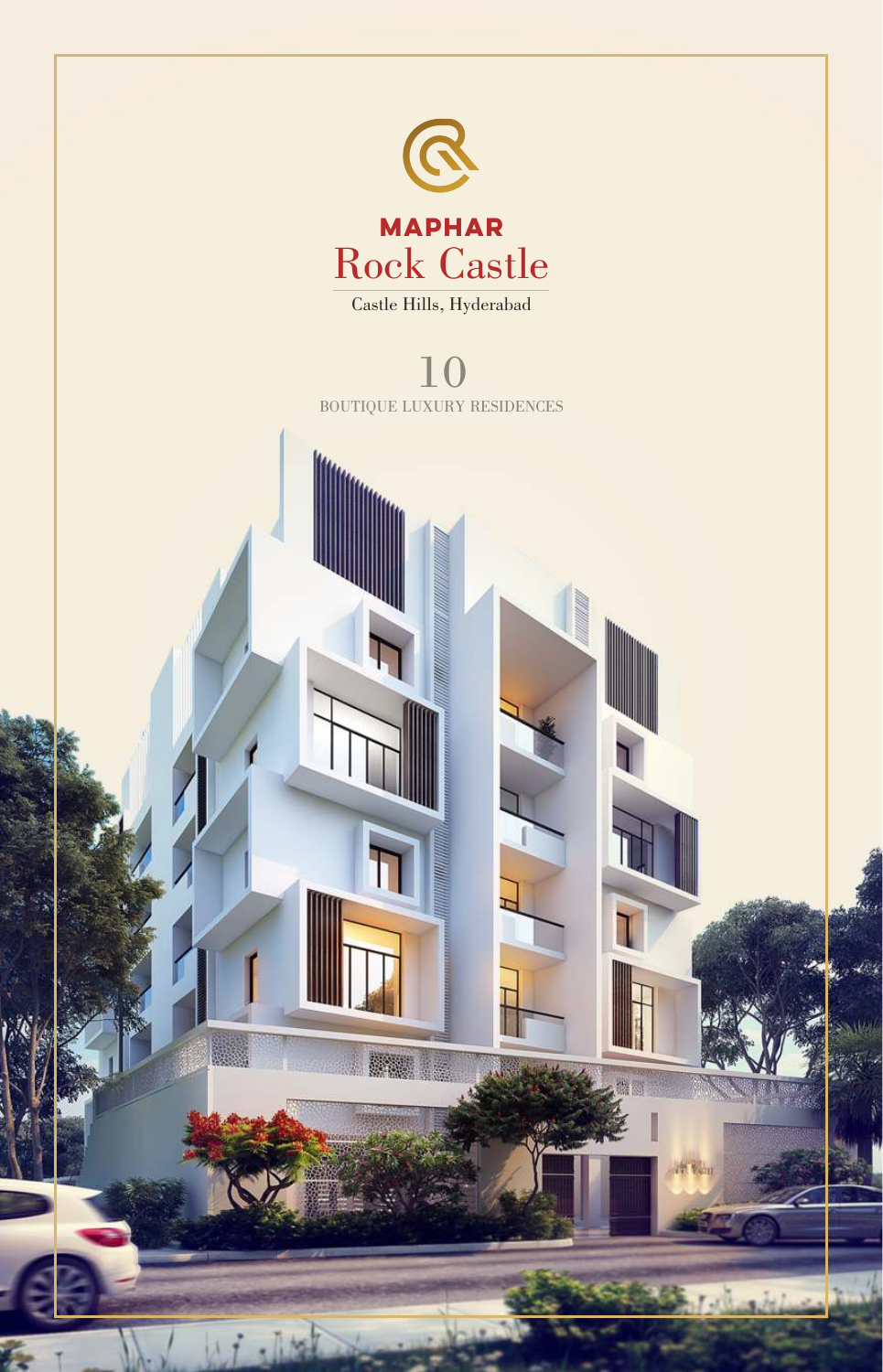Launch a life where no two days need ever be the same. Presenting Rock Castle, a breathtaking collection of 10 three-bedroom apartments in a premier location that is matched only by its stunning architectural design and outstanding luxury.

 $99<sup>°</sup>$ 

Rock Castle redefines opulent living in Hyderabad's most exciting locale of Castle Hills near NMDC. Architecturally designed, the building boasts an impeccable contemporary, yet unobtrusive design. Rock Castle provides the perfect synergy between lifestyle, aesthetics and convenience.

Meticulously designed to peacefully fit in with the surrounding neighbourhood, Rock Castle is a beautiful example of understated contemporary architecture. Its white palette and clean lines impart a feeling of peace and harmony.



# SLEEK, SIMPLE AND LUXURIOUS

Rock Castle boasts of well thought-out









# $\pmb{\psi}$ INDULGE IN A LIFESTYLE YOU'VE ONLY EVER DREAMED OF



 $\langle \rangle$ **STUNNINGLY** DESIGNED TO ENSURE YOUR HOME IS AS FUNCTIONAL AS IT IS PLEASING TO THE EYE  $99<sup>°</sup>$ 



Italian Marble Flooring in Living Room Wooden Flooring in Bedrooms